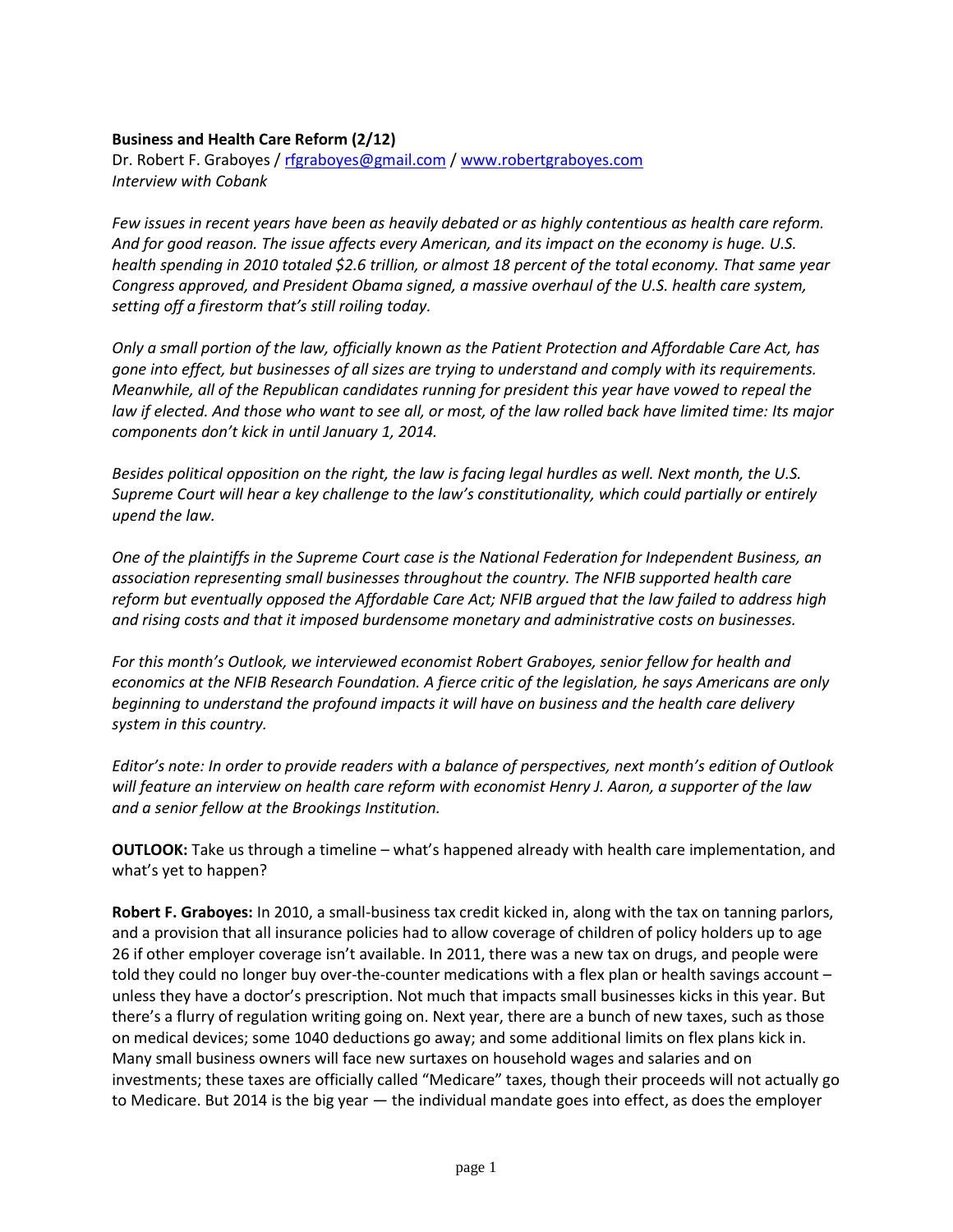mandate, the individual subsidies, the small-business health insurance tax, the exchanges, the benefit mandates, and the Medicaid expansion. And for the rest of the decade, there's about one big change a year, plus endless regulation writing.

**OUTLOOK:** Remind us: what are the most significant changes Americans will see due to the health care law?

**RG:** First, there's the individual mandate, which is a requirement that every American, with a few minor exceptions, must have health insurance. It is an unprecedented mandate, as the federal government has never told all Americans they must buy a product or a service. The second part is a recognition that some people can't afford to purchase insurance, especially given the premium increases we expect to see, so there are subsidies for people who meet some fairly generous criteria. Third, there's an employer mandate that says if you are an employer of 50 or more people, and if even one of your employees qualifies for a subsidy, then you will likely be financially penalized through a complicated formula.

**OUTLOOK:** There are also a number of changes to how health insurance is sold.

**RG:** The idea is to construct exchanges or centralized marketplaces where consumers can compare insurance plans across prices and other features. They'll be run at the state level, though some states are currently inclined to leave the task to the federal government; exchanges are supposed to serve small businesses and individuals buying insurance on the private market. If you want to think of a model, Travelocity is sort of an exchange, but there are all sorts of different visions about what an exchange should look like. Some have much more of an activist role than others. I should mention that NFIB has supported the idea of exchanges, though not necessarily in the form laid out in this law.

There is also a massive expansion of Medicaid. If forecasts hold up, an extra 30 million people would gain health insurance coverage; and about half of them would move into Medicaid, which is a program most of us don't want to be in -- for good reason.

Another key change is the regulatory definition of "essential health benefits." In order to require everyone to buy health insurance, you have to first define what health insurance is. So the Secretary of Health and Human Services is supposed to compile a list of things that every insurance policy purchased in the fully-insured market must cover; but the rules do not apply to the self-insured market. That means the policies small businesses must buy will have all sorts of requirements as to what has to be in them – and those requirements can expand at the flick of the Secretary's pen. But this is not true of governments, big business and labor unions, by and large, because most are self-insured. That is one of the reasons we at NFIB tend not to like it.

And insurance policies can no longer include annual or lifetime maximum payouts. There is also a long list of preventive services that must be provided free of charge.

**OUTLOOK:** How does the employer mandate and its penalties work?

**RG:** The mandate requires companies with 50 or more full-time-equivalent employees to provide a health insurance plan that meets certain minimum standards or to pay a penalty in lieu of coverage.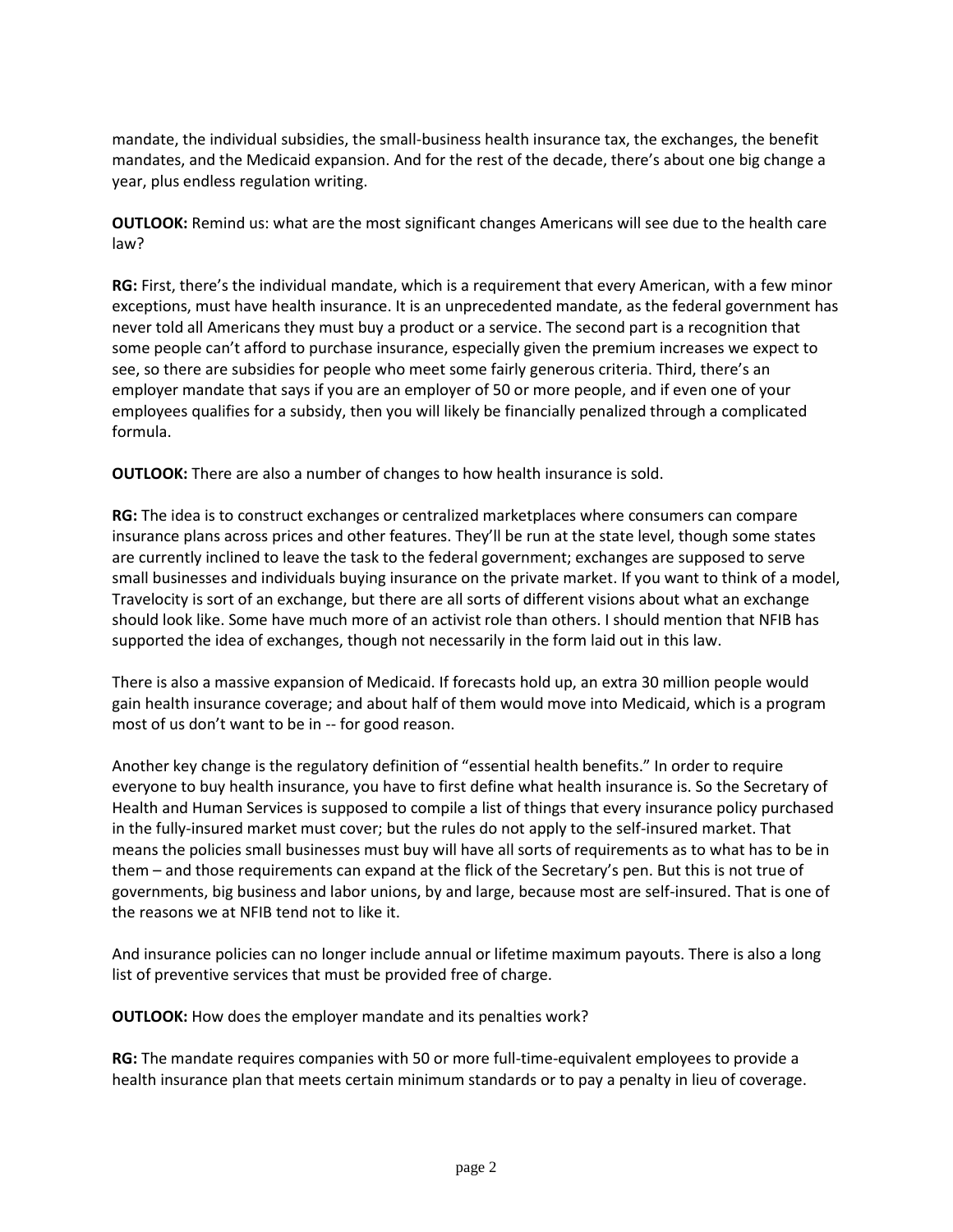The penalties are very complicated. If a business does not provide insurance and if at least one of its employees receives federal insurance subsidies in a health insurance exchange, the business will have to pay \$2,000 per employee above 30 employees. As an example, a business with 50 employees, two of whom are subsidized, would pay \$40,000 per year -- 50 minus 30 times \$2,000.

If a business does provide insurance, and if at least one employee receives insurance subsidies, the business will pay \$3,000 per subsidized employee or \$2,000 per employee minus the first 30, whichever is less. So a 50-person firm with two subsidized employees would be fined \$6,000 per year. If the number of subsidized employees at the firm rose to 14 or more, the tipping point for the formula would kick in and the penalty would be \$40,000 per year.

## **OUTLOOK:** Who qualifies for the subsidy?

**RG:** The employee qualifies for a subsidy if two conditions are met. First, household income must be less than four times the poverty level, which is a function of income and your family size. Today, a family of four would have to earn less than about \$89,000 a year. That's not rich, but it's not low income. Second, the family's insurance premium has to cost them more than 9.5 percent of household income. So if you meet those two criteria, you can apply for a subsidy starting in 2014.

What makes it very difficult for businesses is that the penalties involve so much that is outside of their control or even outside of their view. Let's say you're married with two children and you and your wife together earn \$100,000. Now your wife's income drops a bit, and you're below \$89,000. Your employer and your wife's employer will both be slammed with a fine. I have jokingly referred to this as the "employee's spouse's uncle tax," because it is literally true that an employer could be fined because one if its employees has a spouse who has an elderly uncle who moves into their spare bedroom, thereby increasing family size. The employer is not entitled to ask, "Why are you suddenly entitled to a subsidy?"And so you can conceive of a situation where an employee falsely tells the government, "My uncle moved in." The employer has little recourse other than challenging the employee's honesty before the Internal Revenue Service It puts the employer in a very awkward position. By the way, the IRS has acknowledged that this is a problem and is seeking a solution. I'm skeptical that a good fix can be devised.

**OUTLOOK:** How are small businesses reacting to this provision of the law?

**RG:** It certainly discourages job growth. We've already had a number of our members say something like, "I'm already at 45 employees, I've got a contract offer that will allow me to expand, but I'm not going to even contemplate it until I figure out whether I'll be subject to these penalties." The mandate provides a tremendous motive to stay below 50 employees. The mandate also encourages employers to avoid the penalties by firing full-timers and replacing them with part-timers.

**OUTLOOK:** Proponents of the law said the penalty provision was there to incent employers to provide health care for their employees, rather than having the employees rely on the government.

**RG:** Whatever the intent, the actual incentives are quite perverse. We feel quite strongly that a lot of employers are going to shift the burden to the government because of the mandates. Employers will be able to say, "I'm going to forget about providing insurance. I'm going to throw my employees into the government subsidies and split the difference with them." Come 2014, an employer will be able to sit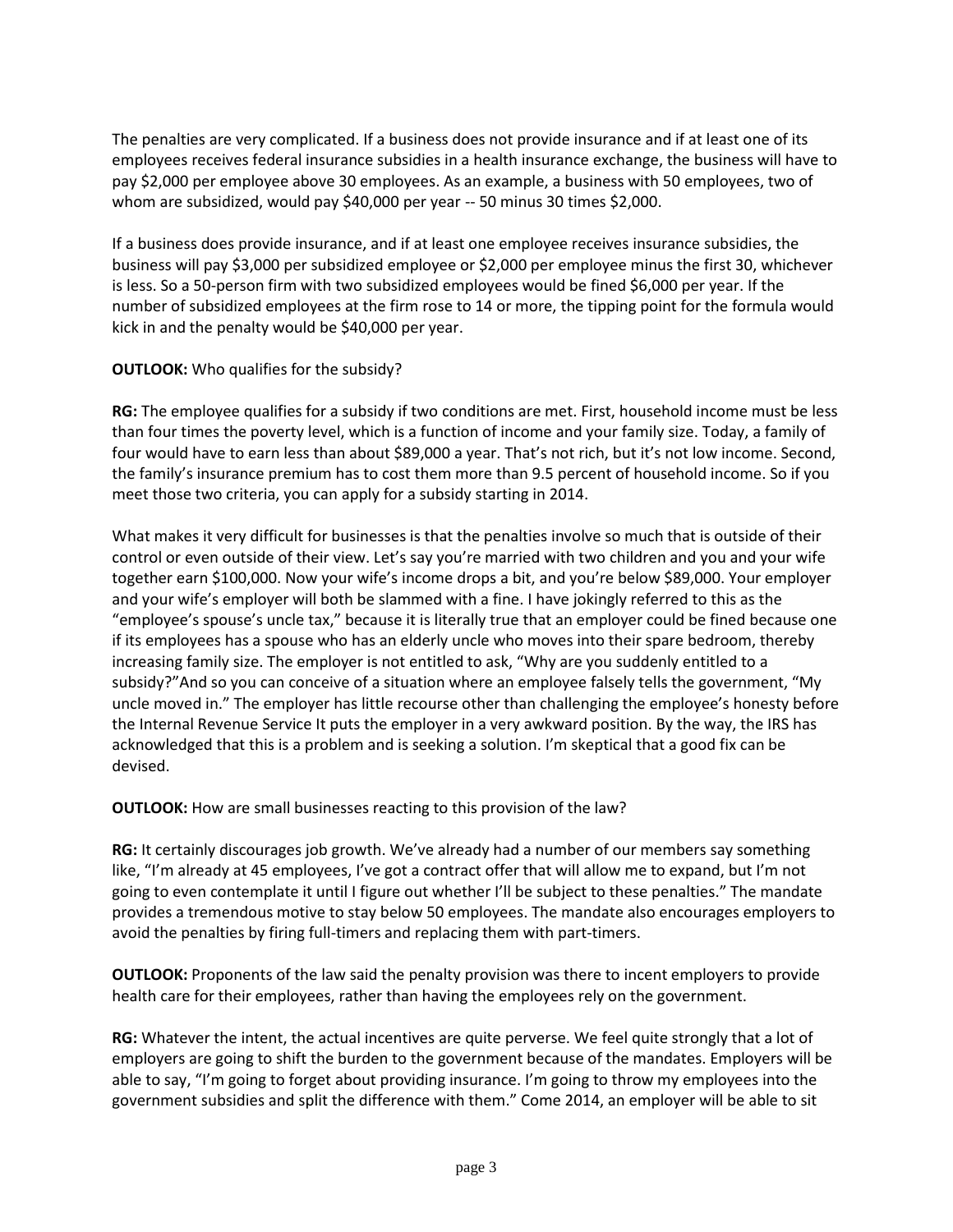down with his employees and say, "You know, guys, I always bought you insurance, but they've got these new rules. What I can do is drop all of you; you get your subsidy and buy your insurance in these new exchanges. Then, I'll use some of the money I save to give you a raise. I'll have more to take home and you'll have more to take home, and the taxpayers will pick up the difference." One of the analysts at the Employee Benefits Research Institute, a nonpartisan group, recently argued that companies would be crazy if they don't do that. And the impact on the federal budget could be enormous.

**OUTLOOK:** Can't the law be amended if it ends up creating too many problems for businesses?

**RG:** It has been already amended, but that's not necessarily reason for comfort. There was going to be a horrifically onerous onslaught of paperwork called the 1099 requirement; it would have mandated the filing of an IRS form any time a business made purchases of \$600 or more to a vendor over a year. Business owners could not believe the extent to which it was going to disrupt their lives and operations – sorting and collating thousands and thousands of receipts. The day after the 2010 elections, the president said the 1099 requirement had to go, the leaders of the House and Senate of both parties agreed it had to go, and business leaders agreed it had to go. Yet it took six months of battling to strip around 170 words out of the law.

**OUTLOOK:** Beyond the penalties you've described, how challenging will it be for businesses to comply with the law from an administrative standpoint?

**RG:** The red-tape and administrative tasks involved in all these mandates are going to be enormous. I have strong doubts as to whether many of them will even be manageable.

Gene Steuerle of the Urban Institute wrote in 2009 that the interactions between the individual mandate, the subsidies and the employer mandate are so complicated and wholly dependent on extreme amounts of data flow that he doubted that it would work. In February 2011, two scholars who support the law, Benjamin Sommers and Sara Rosenbaum, warned the way they've structured the math of the subsidies and Medicaid qualification means people will bounce back and forth repeatedly from Medicaid to their employer's plan then to the subsidized plan, on and on.

**OUTLOOK:** What about government administration of the law?

In 2011, two scholars who oppose the law, Paul Howard and Steve Parente, warned that managing the subsidies and penalties would require ongoing, real-time merger of the data flows from the Department of Labor, the Department of Health and Human Services, the U.S. Treasury, the Department of Homeland Security, the Internal Revenue Service, Medicare, Medicaid, CHIP, Social Security, 50 state exchanges, and private insurers. They argue that there is no history of these agencies ever bringing their data together at this scale and that it would qualify as the largest IT integration project in U.S. history.

The National Governors' Association sent out a scream in September that effectively said, "This thing isn't working. The federal government is missing all of its deadlines. And even if they made their deadlines we're not sure this would be doable by Jan. 1, 2014. Help!" This is going to be a nightmare.

**OUTLOOK:** Does the law adequately address the problem of the rising costs of health care?

**RG:** That's easy: No. It sets into motion some long-term experiments that they hope will hold costs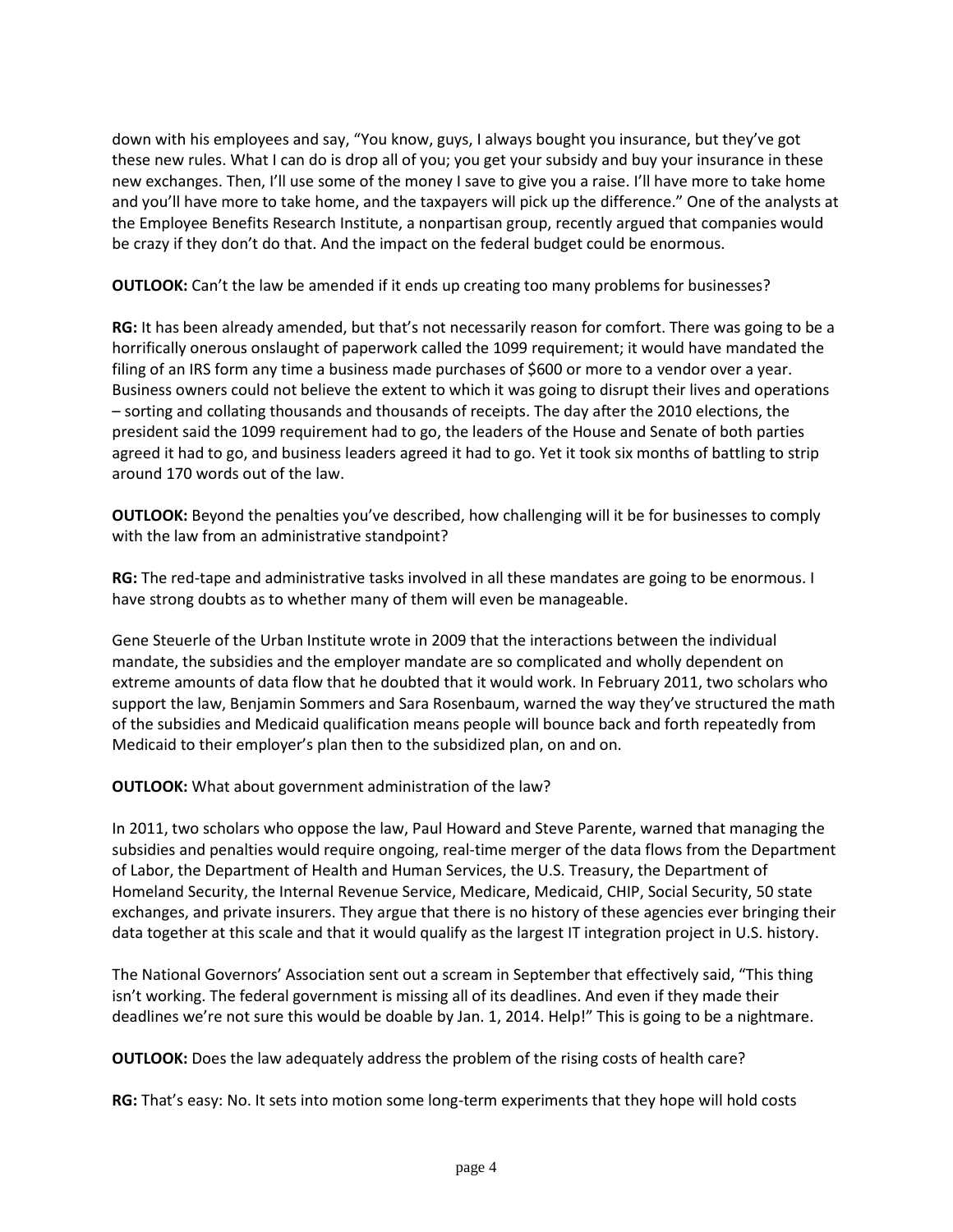down; but there's no evidence that they will. NFIB very, very, very strongly supported health-care reform, and when I began at NFIB in 2007, most of the criticism I heard was from the political right saying, "Why are you guys going up to Ted Kennedy's office and talking to these people and working with them?" And we said we need to get health care reformed, and our interest is cost, cost, cost, cost, cost. In the end, the law was sold on the argument that it would be able to get costs down, but by late 2009, it was obvious to NFIB that it would do no such thing. And we're now seeing torrents of evidence that we were right.

**OUTLOOK:** What have various courts ruled in relation to the law?

**RG:** A federal court in Virginia said the individual mandate should go, but the rest could stay; a court in the Midwest that said it could all stay. But I can tell you the most about the case in which the NFIB is a plaintiff, along with 26 states and two individuals, in the federal district court in Florida. The district court judge ruled the individual mandate is unconstitutional, and because the law did not include a severability clause the entire law must fall. A severability clause essentially says, "If any part of this law is struck down by a court, the rest remains intact."

Then it was up to the Obama Administration to appeal, because they lost everything in that ruling. They continued implementing the law and assumed the judge wasn't telling them to stop. They sent a request for clarification. I'm told judges don't like people saying "Would you clarify what you meant?" He issued a very strong clarification saying, essentially, "I've ruled it's unconstitutional, so it has to stop, unless you file an appeal." So it went to the 11th Circuit Court of Appeals, where three judges were chosen randomly. One was clearly a Republican appointee, one a Democratic appointee, and one who'd received appointments under both but was considered more of a Democratic appointee. Ultimately, that court ruled to throw out the individual mandate, and that was viewed as a striking finding because it was the first time Democratic-appointed judges had ruled the individual mandate was unconstitutional and must go. But the appeals court said it would let the rest of the law stand, treating it as if there were a severability clause. I'll stress that I'm an economist, not an attorney, so I'm out of my environment here.

Earlier drafts of the legislation had the severability clause, but for whatever reasons, it was removed by the final draft. One of the theories is it was done to make it an all-or-nothing proposition, to say to a judge if you throw out one comma the whole thing implodes. So the appeals court said, with some precedent, we will void the individual mandate but let the rest of the law stand. But that created a volatile situation, since both sides are quick to say if you simply remove the individual mandate, the law begins caving in on itself. It is the glue that holds it all together.

Since each side had a partial loss in the decision, either side could appeal, and we appealed the severability part of it. And the government stepped in and appealed the individual mandate part of it. The Supreme Court will hear the case.

**OUTLOOK:** What, specifically, are the issues that will be considered by the U.S. Supreme Court?

**RG:** The first is whether the individual mandate is constitutional. The second, assuming it's not constitutional, is whether the law is severable — whether they must strike down the whole law. The third issue refers to what's called the Tax Anti-Injunction Act, which dates back to the 1860s. With the employer mandates, there's a legal question as to whether the penalties are penalties or taxes. Prior to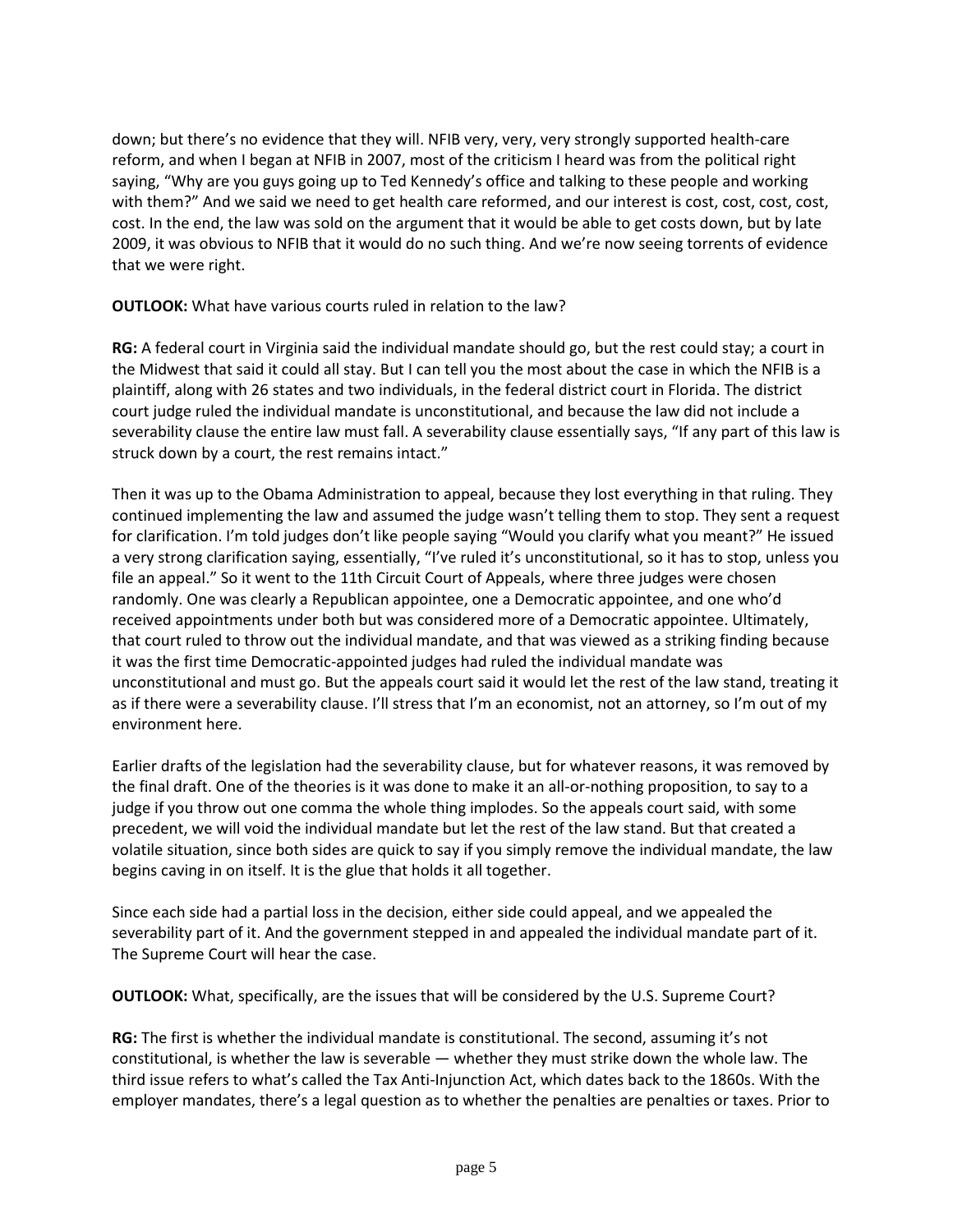the law's passage, supporters said they were penalties, not taxes, and nowhere in the law did it say they were taxes. From the president on down, they said, "It's not a tax increase -- it's penalties for people who don't meet certain criteria on insurance." But once it became apparent a constitutional challenge would be a serious thing, there was a reversal in those arguments. As I understand it, courts are very hesitant to strike down tax provisions, taking the view it's the government's bailiwick. And the Anti-Injunction Act says the court can't consider the constitutionality of a tax until it's actually collected, which in this case would be 2014. The argument that we endorsed is that it doesn't say anywhere it's a tax, it says it's a penalty, they said it was a penalty, it looks like a penalty, it quacks like a penalty, so there's no reason to think it's a tax — and therefore no problem for the court to look at it now.

And the fourth issue is that this is going to foist enormous costs onto states through Medicaid. Certain states with large Medicaid populations are just going to be demolished by the financial implications of this. Medicaid has always been an allegedly voluntary program, part federal and state funding, with the understanding if a state doesn't want to be in it, it can always leave. However, this law makes states lose vast amounts of money if they leave Medicaid, so the question came up of whether the federal government was exerting coercion to keep the state in. I don't think most observers expected the Supreme Court to look at that issue, but they made it one of the four.

**OUTLOOK:** When will the case be decided?

**RG:** The court will hear the arguments in March and will probably rule by the end of June 2012.

**OUTLOOK:** What will happen if the Supreme Court strikes down the law? Will everything simply return to the way it was before?

**RG:** Some things have already changed. Some insurance companies have stopped writing some kinds of policies. You haven't scrambled all the eggs yet, but the fork has swirled through several of them. The longer it goes, the more it's irreversible. But it's early enough that most of it is still reversible.

**OUTLOOK:** If the Supreme Court upholds the law, what do you expect to happen then?

**RG:** Part of it depends on how bad you think this thing is going to be; I think it has the potential to be disastrous I think the Congressional Budget Office has grossly underestimated the number of employers who are going to chuck it and pay penalties and walk away. If that happens, the federal deficit swells rapidly. And that might have been OK 10 years ago, but with the current fiscal situation, you start bleeding the federal treasury, and you've got a problem.

**OUTLOOK:** NFIB supported the idea of health care reform. If you get your wish and the law is repealed or struck down in court, what would you like to see happen next to address the problem of health care costs?

**RG:** Our website has a list of 12 things that could be done to reform health insurance markets. That's one area of needed change. We're also going to need entitlement reform. The Medicare payment system, fee-for-service reimbursement, is the source of a vast percentage of our problems. It skews resources badly, diverting them to the wrong places. It probably undercompensates general practitioners and overcompensates specialists, distorting practice patterns. And Medicaid's revenue formula rewards states that are profligate and punishes states that are careful.